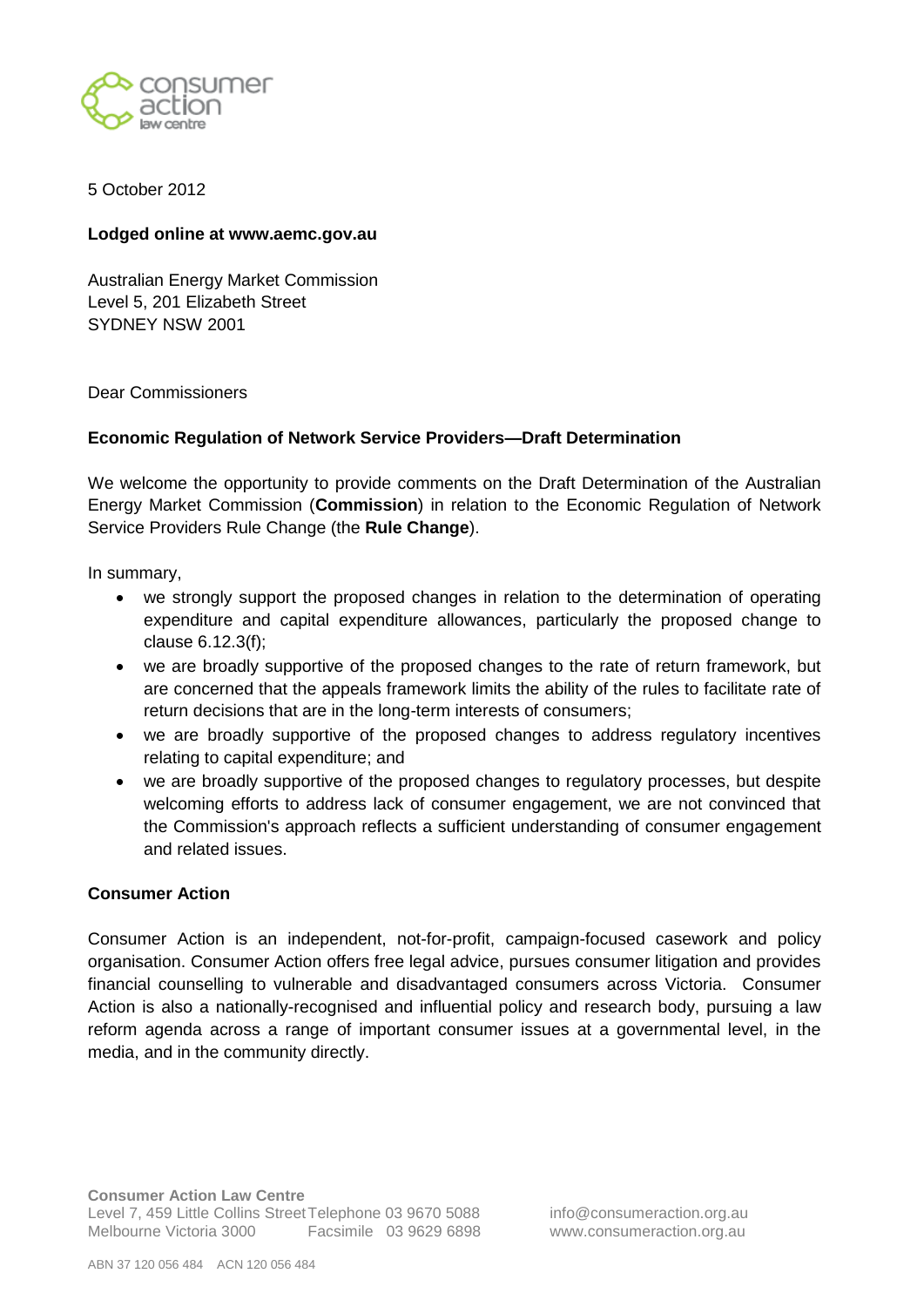# **Capital expenditure and operating expenditure allowances**

## Regulator's decision-making

The Commission argues that the regulator is not "at large" in being able to reject a revenue proposal from a network service provider and replace a proposal with its own. Further, it notes that the obligation for the Commission to accept a proposal from a network service provider that is "reasonable" 'reflects the obligation that all public decision-makers have to base their decisions on sound reasoning and all relevant information required to be taken into account'.<sup>1</sup>

While we might broadly agree with this, we do not think that a regulator should be constrained in its decision-making where it has determined that a proposal from a network service provider is less than "reasonable". This is the problem with clause 6.12.3(f) as currently drafted which states that if the regulator refuses to approve part of a network service provider's proposal, it must determine a substitute amount "only to the extent necessary" and "on the basis of the regulatory proposal". This provision represents an unreasonable constraint on the regulator when adjusting a network service provider's proposal—it means that the network's proposal has significant standing even where it is determined not to be reasonable.

As noted in our submission to the Directions Paper, it is our view that rules of this nature give the network businesses an upper hand in the determination process to the detriment of consumers (but to the benefit of their shareholders). As such, Consumer Action strongly support the proposal to remove these requirements. However, we also believe that the Commission should amend the rules further to ensure that there is a greater onus placed on the network businesses themselves to justify expenditure proposals rather than merely requiring the regulator to approve any proposal that reasonably reflects the capital and operating expenditure criteria.

## **Benchmarking**

1

As we have stated elsewhere, Consumer Action believes benchmarking can provide a useful addition to current regulatory price setting mechanisms.<sup>2</sup> Enhanced information and transparency about regulated network businesses can benefit the regulatory process as well as improving the behaviour of network businesses. A better informed regulator will produce more efficient price setting, while comparative analysis and reporting on the network businesses' performance can create an incentive for the network businesses to "self-discipline" as a result of competition-bycomparison and brand protection.

As such, Consumer Action agrees with the proposal to remove the reference to "circumstances of the relevant NSP" from the capex and opex criteria. We agree that this may unnecessarily restrict the regulator in developing and using benchmarks. Despite this, we would welcome the rules more positively requiring the use of benchmarking as the proposal appears to us limited in scope.

<sup>1</sup> AEMC, Draft Rule Determinations, Economic Regulation of Networks Rule Change, page 103.

<sup>&</sup>lt;sup>2</sup> Consumer Action. Submission to Productivity Inquiry into Electricity Network Regulation, available at: [http://consumeraction.org.au/wp-content/uploads/2012/04/Submission-to-PC-Inquiry-on-Electricity-](http://consumeraction.org.au/wp-content/uploads/2012/04/Submission-to-PC-Inquiry-on-Electricity-Network-Regulation-April121.pdf)[Network-Regulation-April121.pdf](http://consumeraction.org.au/wp-content/uploads/2012/04/Submission-to-PC-Inquiry-on-Electricity-Network-Regulation-April121.pdf)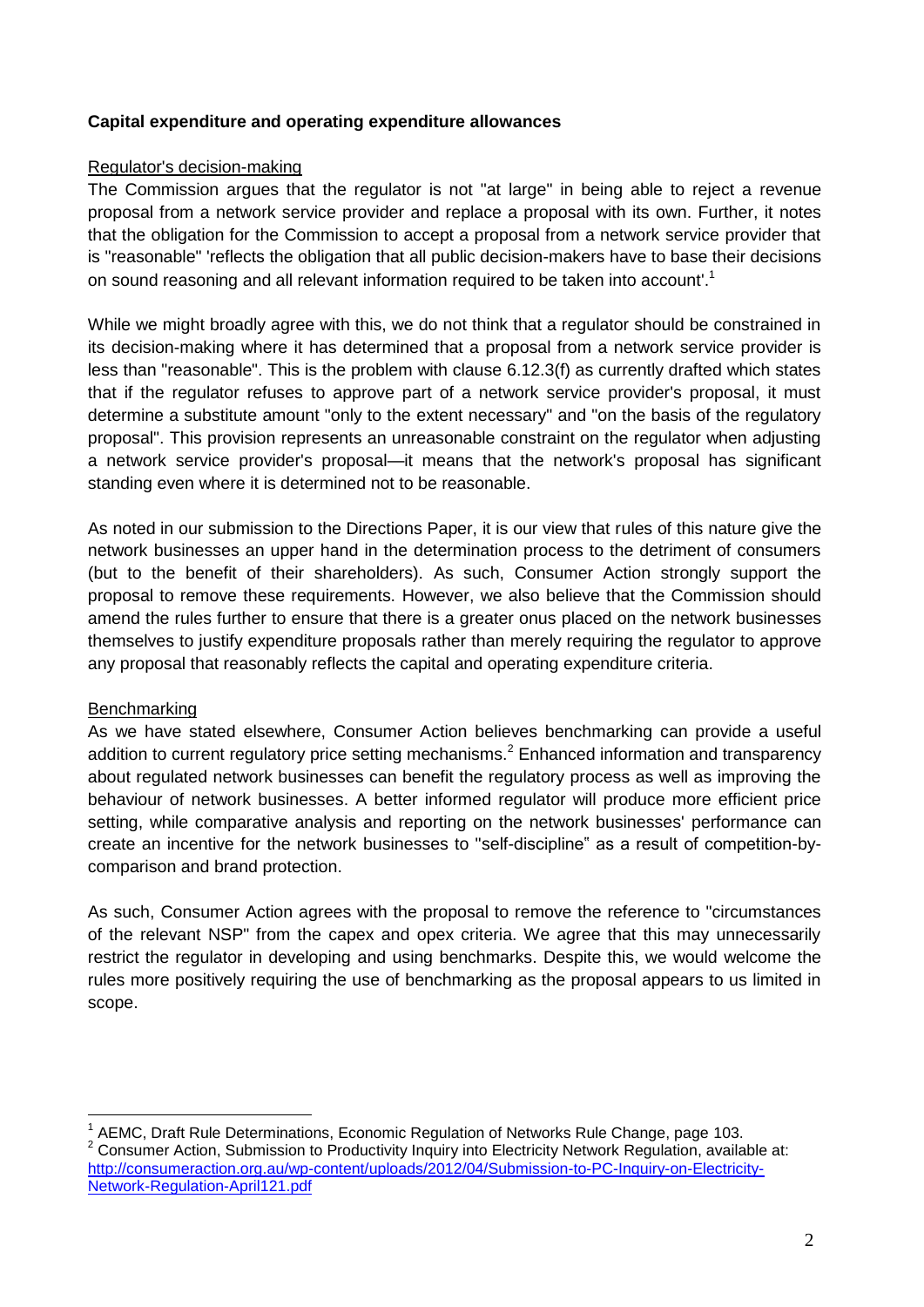# **Rate of return framework**

We broadly support the proposal to provide the regulator with full discretion to determine the rate of return for each network service provider subject to the general requirement that this return be based on a benchmark efficient network service provider.

However, we remain concerned about the ability of network service providers to appeal rate of return decisions, which they almost always do simply because of the large amount of money they can potentially gain. Our concern is that providing further discretion to the regulator may be meaningless unless the ability of networks to appeal as they have done in the past is significantly constrained. We note that network businesses have used the appeals system to increase revenues by some \$3 billion out of some \$58 billion over the current five-year obligatory period.<sup>3</sup>

Consumer Action acknowledges that the issue of the appeals framework is being considered separately by the Expert Panel appointed by the Standing Council on Energy & Resources, and we have provided submissions to that review.<sup>4</sup> We are pleased that the Commission has sought to align its work with that of the Expert Panel review, particularly so that the rules provide for more holistic, broader decision-making, focused on overall outcomes and the long-term interests of consumers. We are particularly supportive of closer linkages between the rate of return framework and the objectives of our energy laws which focus on the long-term interests of consumers.

In its final decision, we ask the Commission to closely consider the implications of the final report from the Expert Panel. Should any revised appeals framework mean that network businesses will continue to easily appeal decisions of the independent regulator, we are concerned that the Commission will have to reconsider its approach. In our view, the Commission needs to focus on a rate of return framework that discourages network businesses from appealing the regulator's final decision. Instead, the rules need to encourage more transparent engagement in the regulator's processes with more accountability of the businesses.

# **Capex incentives**

<u>.</u>

We are supportive of the proposal to provide the regulator with the opportunity to consider expost reviews of actual capex, and to exclude expenditure from the regulated asset base where the regulator determines the expenditure to be inefficient. We agree that this should improve incentives for network businesses to only expend capex efficiently, given the risk of reduction in financial returns to investors.

We are concerned, however, with the prospect of network service providers using this change to demand higher returns on equity as compensation for any investment risk caused by the proposed capex reviews. It is our view that the Commission should deal with this issue in its final decision and ensure that network businesses are not able to capitalise on this reform surreptitiously. This might be done through guidance provided to the regulator in the rules, about the development of capex reviews.

 $3$  Expert Panel, Review of Limited Merits Review, Final Stage One Paper.

<sup>&</sup>lt;sup>4</sup> See submissions lodged at: [http://www.scer.gov.au/workstreams/energy-market-reform/limited-merits](http://www.scer.gov.au/workstreams/energy-market-reform/limited-merits-review/)[review/.](http://www.scer.gov.au/workstreams/energy-market-reform/limited-merits-review/)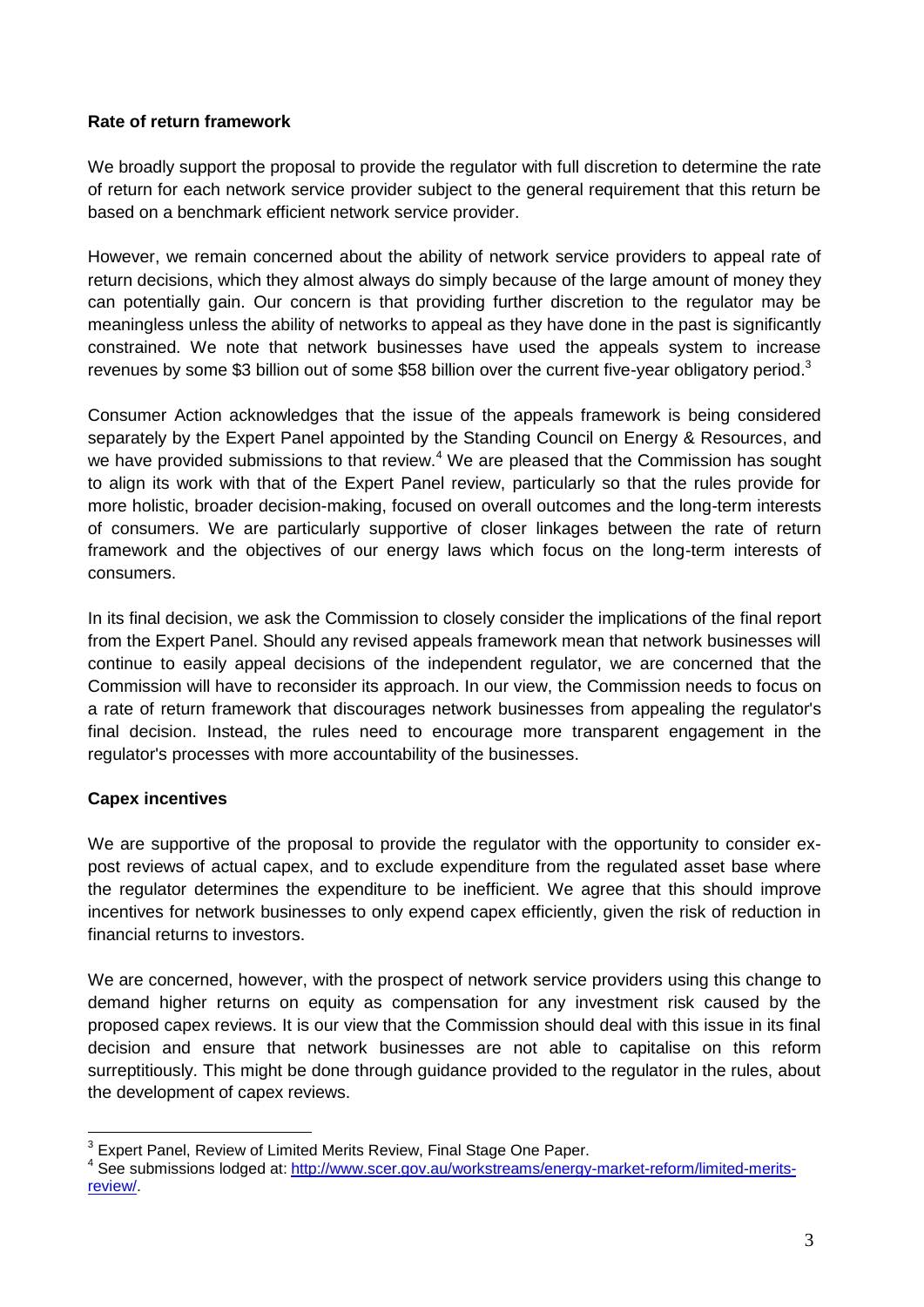We are also supportive of the other proposed tools to deal with capex incentives, including the ability for the regulator to design capex efficiency benefit sharing schemes. As noted in our submission to the Directions Paper, it is our view that allowing the regulator to test new incentive schemes is likely to produce innovation and, ultimately, better regulation.

#### **Regulatory processes and consumer engagement**

We are broadly supportive of the Commission's proposals regarding regulatory processes, particularly efforts to address claims of confidentiality in proposals put forward by network businesses. We acknowledge the proposal to require network businesses to nominate reasons for confidentiality and for the regulator to issue reports on confidentiality claims. While we are supportive of this, we think much more could be done. In particular, we think protocols could be developed to allow consumer representatives that are genuinely participating in the regulator's decision-making processes to be able to review confidential material.

It is our view, however, that the proposed amendments to regulatory processes will not necessarily improve consumer engagement in regulatory decision-making, as is suggested by the Commission. Our understanding is that the primary changes to address lack of consumer engagement is to impose a new requirement on network businesses to indicate in regulatory proposals the extent that they have engaged with consumer representatives, and for the regulator to be able to take this into account when setting capex and opex forecasts. In our view, these changes are minimal, and are unlikely to result in meaningful consumer engagement network businesses may be able to satisfy consultation with consumers by presenting their proposals to them, and there may be pressure on the regulator to accept capex and opex forecasts merely because it has been given 'consumer tick off'.

In our view, much more research and practice must be undertaken about network businesses' engagement with consumers. Such research and practice should acknowledge the reality that most consumers have very limited desire to be engaged with the technical regulatory and engineering aspects of energy service provision—consumers merely want delivery of affordable, reliable, safe and environmentally sustainable energy services. It should also acknowledge that much more resourcing is required for consumer representatives to engage in processes of the various network businesses, and that network businesses need to consider new and innovative ways to better understand consumer needs and preferences. These might include consumer surveys, direct engagement of consumer experts, and deep stakeholder involvement in business planning. In terms of consumer engagement in regulator processes, we think that a greater focus in the rules on the regulator furthering the long-term interests of consumers will go a long way to improve both substantial consumer engagement and regulatory outcomes.

Finally, while we are very supportive of efforts to improve consumer engagement, we would remind the Commission that the main driver of the existing rule change is about improving the decision-making framework of the regulator and the development of rules that ensure the regulator has the ability to make decisions that are in the long-term interests of consumers. In our view, using consumer engagement as a proxy for the development of effective rules is manifestly inadequate.